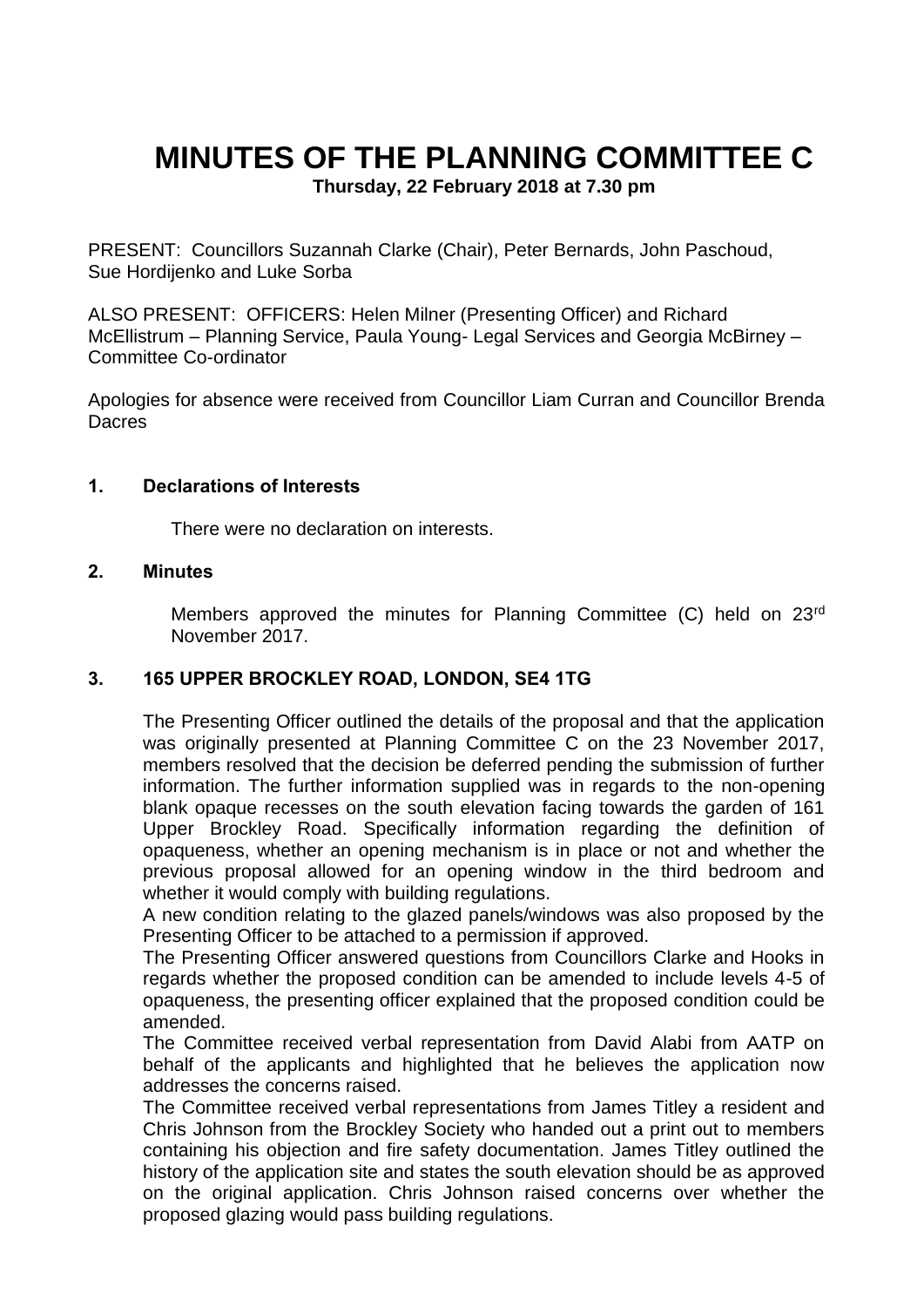Members asked for clarification on whether the proposal would comply with building regulations. The Presenting Officer stated the passing of planning permission does not overcome the requirement for building regulations consent.

Members asked Mr Titley about the building not being built to plan and difficulties with Thames Water. Councillor Clarke explained that these questions do not relate to the current application and that there are other courses of action available to Mr Titley if the application has been built in accordance with the plans.

Councillor Sophie McGeevor spoke under standing orders, questioning that if the building had not already been built she doubts that it would be approved. Councillor McGeevor also explained the impact of the building on the Brockley Conservation Area and that the south elevation is contrary to what was originally approved. Councillor McGeevor asked for the condition to be strengthened.

Councillor Hooks moved a motion to accept the officer's recommendation with the additional condition being amended, it was seconded by Councillor Jacca. Members voted as follows:

FOR: Councillors Hooks, Jacca, Clarke, Bernards, Paschoud, Hordijenko and Sorba.

RESOLVED: That the application DC/17/103945 be accepted with the additional condition to be amended to include level of glazing.

Planning Officer Richard McEllistrum left the committee.

## **4. THE ARCHES, CHILDERS STREET, LONDON, SE8 5PL**

The Presenting Officer outlined the details of the proposal for the alteration and conversion of six vacant commercial units (Use Class B1) into 1 x one bedroom, 6 x two bedroom and 1 x three bedroom self-contained flats, together with the provision of 4 car parking spaces and 17 cycle spaces. It was highlighted that there is no policy site designation, although noted that previously as part of the UDP there was a designation as an employment site, but the site has since been de-designated.

The Presenting Officer detailed the consultation that had been undertaken and that this had resulted in four objections being received. The objections were outlined to members. The Planning Officer also detailed the comments received as outlined in section 4.5 of the report.

The Presenting Officer noted that they received correspondence from an individual on the 22nd February 2018 stating that they were seeking to buy the units. It was explained by the Presenting Officer that as this email was only received on the 22nd February no consideration of these comments had been given in the report, but that the submitted marketing report had been used in the assessment of the application. The Presenting Officer also highlighted that alternative commercial uses for the units cannot be considered as they do not form part of the application proposal.

The Planning Officer stated that as documentation has been submitted to address specific conditions proposed and as such pre-commencement conditions would be amended to compliance conditions if permission were to be granted.

The Presenting Officer answered questions from Councillors Sorba and Jacca in regards to the de-designation of the site and whether the site can be re-designated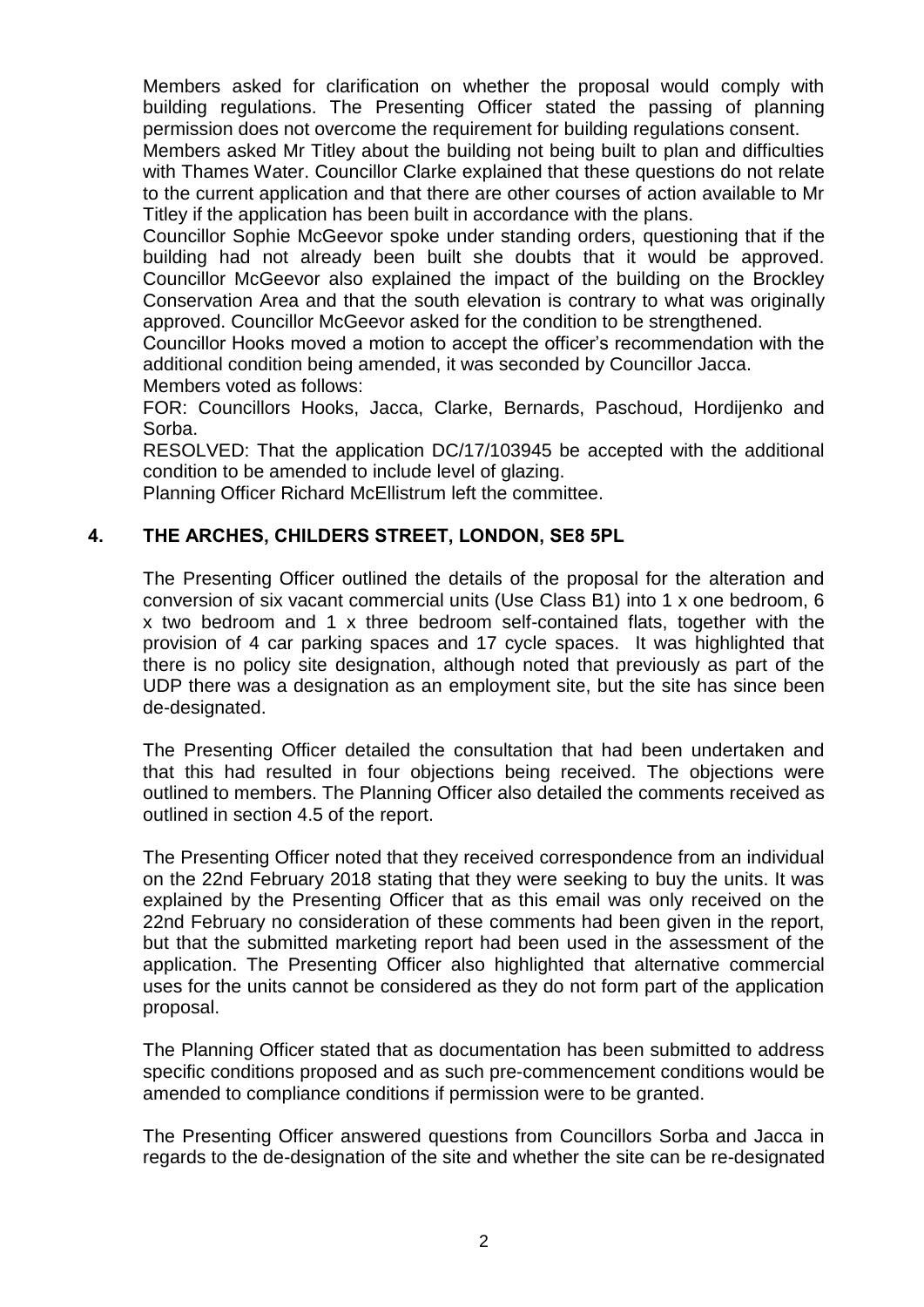and how long the process would take. The Planning Officer stated that it can take several years and that the application must be considered against current policy.

The Presenting Officer answered questions from Councillor Paschoud in regards to why the scheme was approved with B1 units in the first place, and whether the proposed accommodation would be of an acceptable standard and also raised concern about units fronting the street and the amenity space. It was stated by the planning officer the proposed units would exceed floor to ceiling height standards, some units are 10-20sqm larger than the requirements and that proposed additional openings would improve light and outlook. The Planning Officer explained that as the street is residential in nature so is not a hostile environment and the appropriate materials can soften the façade.

Councillor Hooks asked if the units can only be marketed as B1. The Presenting Officer stated that the units have only be marketed as B1 as that is what they have consent for and there is no requirement to market them for none B1 uses.

The Presenting Officer answered questions from Councillor Clarke in regards to whether residential units are proposed in block two and whether a plan of the proposed frontage is available. It was confirmed by the Planning Officer that residential units are not proposed in block two and an elevation of the frontage was displayed.

The Committee received verbal representations from Simon Fowler of Bilfinger GVA and from Paul Hensher, the owner of the units. Simon Fowler clarified that a daylight and sunlight assessment was submitted and describes the proportion of glazing on the front elevation and the marketing of the units. Paul Hensher explained that the intention was to use the units as offices but highlighted that the size of the units and distance from the station has contributed to the unsuccessful letting of the units. Paul Hensher expanded on the objection received from a potential buyer and stated that he contacted the potential buyer by email in March 2016 and has not had a response.

Councillor Hooks asked why the units had only been marketed as offices and why haven't other commercial uses been proposed. Paul Hensher stated he did not believe other commercial uses would be suitable in relation to the existing residential units in the floors above and that the units are too large for retail units. Paul Hensher and Simon Fowler clarified that the marketing was in line with policy. Councillor Hooks asked what engagement was done with Deptford Folk prior to the submission of the application, Simon Fowler stated that none was taken as the purpose of the planning process is for the Council to undertake consultation.

Councillor Paschoud asked Paul Hensher if he owned the whole building, Paul Hensher stated he has a 900 year lease for the ground floor units and car parking area. Councillor Sorba asked whether Paul Hensher was involved in the original planning application and why were the units purchased if he was aware of difficulties with marketing. Paul Hensher stated he owns other offices in the immediate area and had misinterpreted the demand in the area. Councillor Clarke (Chair) said questions should be specific to the application in hand.

Councillor Clarke asked about the proposed windows on front elevation, Simon Fowler passed around coloured copies of the proposed front elevation and window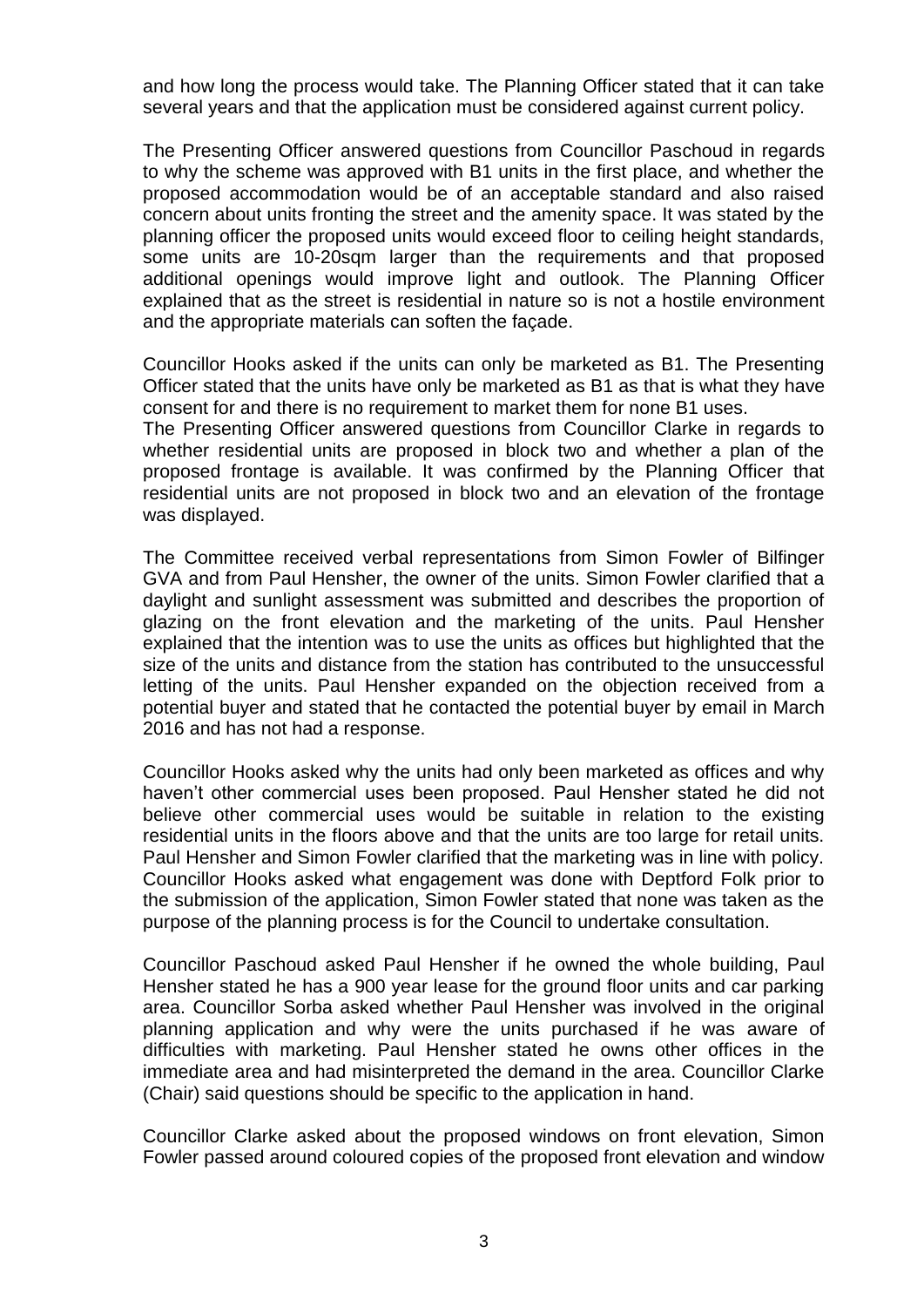details. Councillor Clarke asked for clarification on the flood risk concern and the Planning Officer stated the Environment Agency agrees with evidence submitted by the applicant.

The Committee received verbal representations from Trina Lynskey of DeptfordFolk, a handout was provided outlining the objections from DeptfordFolk. Trina Lynskey outlined that local residents do not support the change from B1 and that the map in the handout shows the new residential units that have been approved with a five minute walk of the application site and outlines the types of new businesses that are moving into the area. Concerns were raised in regards to who is responsible for maintaining the public realm and that there was no engagement with local people.

Councillor Jacca asked Trina Lynseky if she believed the units have been advertised and whether she would object to a planning application for a different use. Trina Lysnkey stated she does not believe the units have been advertised correctly. Councillor Clarke stated that questions need to be relevant to what is under consideration.

Members asked the Presenting Officer a series of questions in relation to the affordable housing provision reduction of the original scheme for providing B1 units. The Presenting Officer and Legal Services stated that reduction would have been in relation to old policy and the previous site designation.

Members deliberated the recommendation. Councillor Sorba proposed a motion to reject the officer's recommendation, it was seconded by Councillor Jacca. Planning and legal Officers sought clarification on the reason for refusal, which was given as insufficient marketing. However this motion was not carried forwards.

Members voted as follows: FOR: Councillors Sorba and Jacca

AGAINST: Councillors Clarke, Hooks, Bernarnds, Paschoud and Hordijenko. Members deliberated the recommendation further. Councillor John Paschoud proposed a motion to accept the officer's recommendation, it was seconded by Councillor Hooks.

Members voted as follows:

FOR: Councillors Hooks, Paschoud, Clarke and Hordijenko AGAINST: Councillors Sorba and Jacca ABSATINED: Councillor Bernards RESOLVED: That planning permission be granted in respect of application DC/17/103827 with amended conditions.

It should be noted that during the motion Councillor Sorba asked if the application could be deferred before the motion was seconded. Legal Services had to check the constitution for clarification on process as to whether a new motion could be proposed before a motion could be seconded.